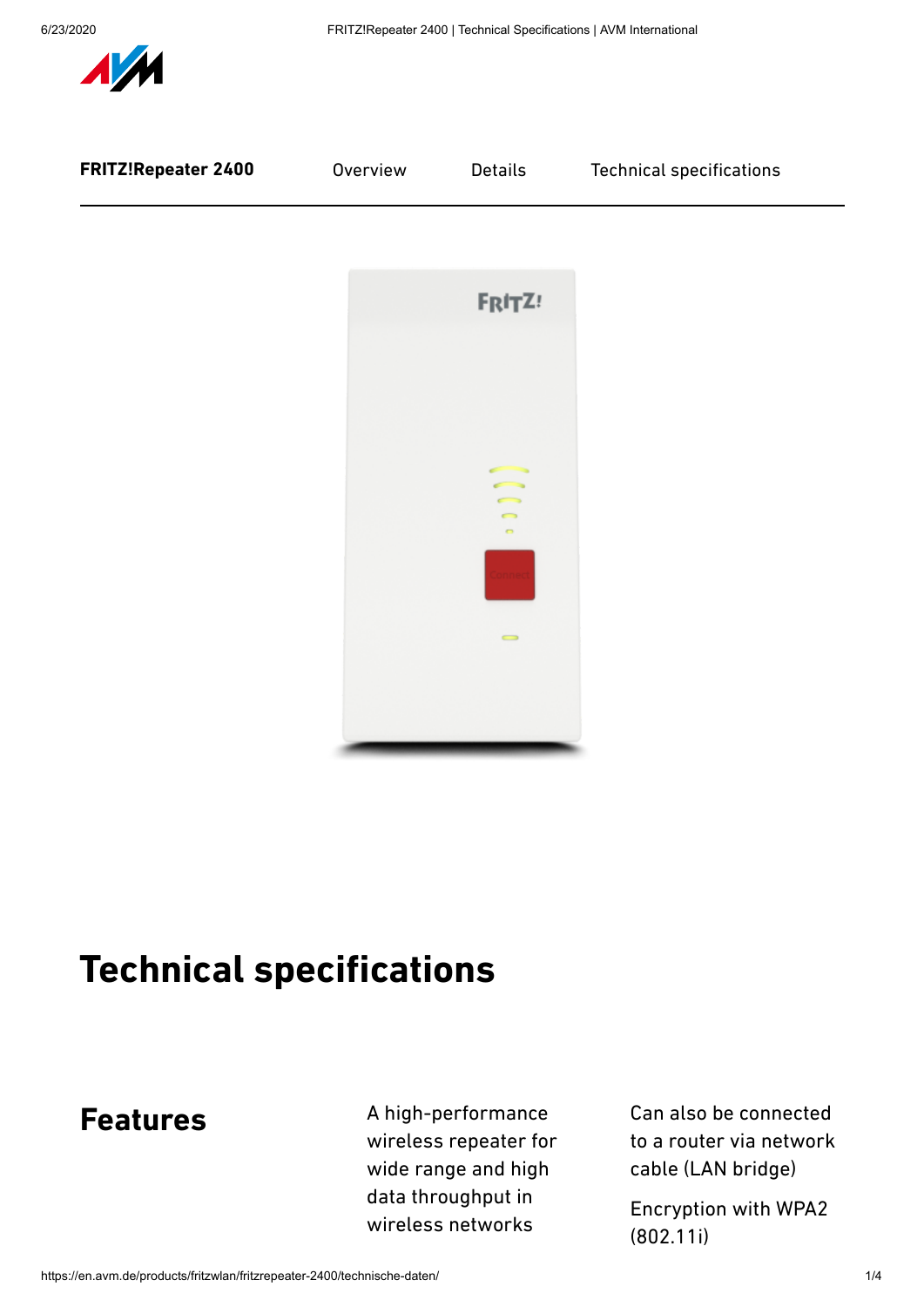6/23/2020 FRITZ!Repeater 2400 | Technical Specifications | AVM International

With Mesh WiFi you can combine several wireless access points into one intelligent system (FRITZ!OS 6.90 or later) Find out more [here](https://en.avm.de/mesh/)

Two wireless radio units: 1733 Mbit/s (5 GHz) + 600 Mbit/s (2.4 GHz) for the optimal supply of multiple wireless devices

One gigabit LAN port: Connected devices (computers, printers, audio/video players, etc.) are granted WiFi functionality

Compatible with all common wireless routers

Simple, secure configuration at the touch of a button (WPS method)

Display shows connection quality and status

Supports the IPv6 internet protocol

### **Easy to install**

Optimized for use with all FRITZ!Box models

Simple installation at the touch of a button using Wi-Fi Protected Setup (WPS)

Easy operation via browser-based user interface (http://fritz.repeater)

## **Ports and interfaces**

Connection to mains via 230 V, 50 Hz

Wireless access point: 802.11ac (1733 Mbit/s),

1 x gigabit port (10/100/1000 Mbit/s)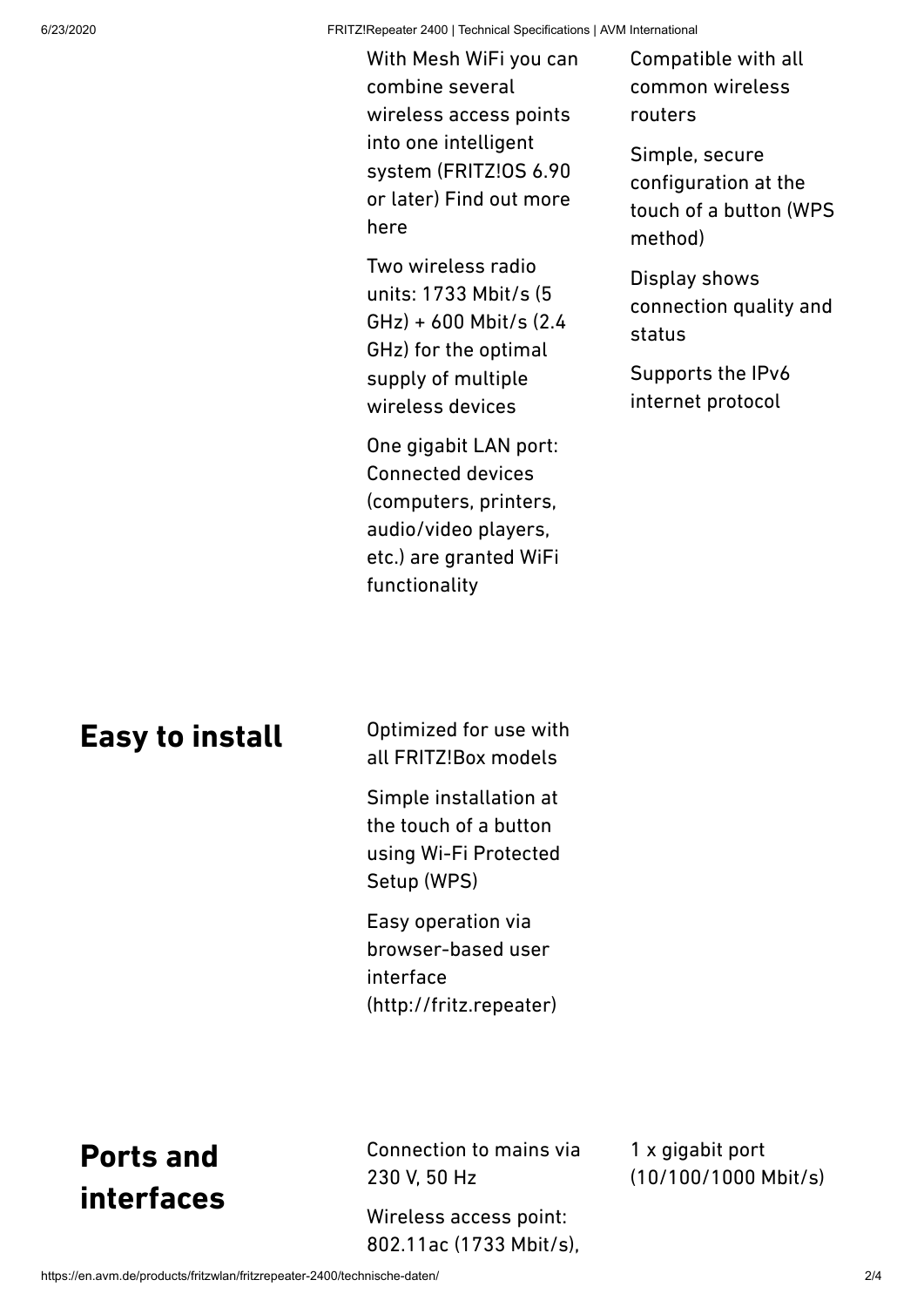6/23/2020 FRITZ!Repeater 2400 | Technical Specifications | AVM International

Quick guide

802.11n (600 Mbit/s) Wireless LAN: 5 GHz, 2.4 GHz

**Package contents**

FRITZ!Repeater 2400 CEE 7/4 (Schuko) adapter Network cable

**Device properties**

Dimensions (W x H x D): approx. 76.5 x 155 x 62.6 mm Weight: approx. 160 g Total power consumption: maximum 8.5 watts, average 4.1 watts

**Warranty**

5-year manufacturer's warranty for end customers, as per the warranty conditions

**Article number**

20002887